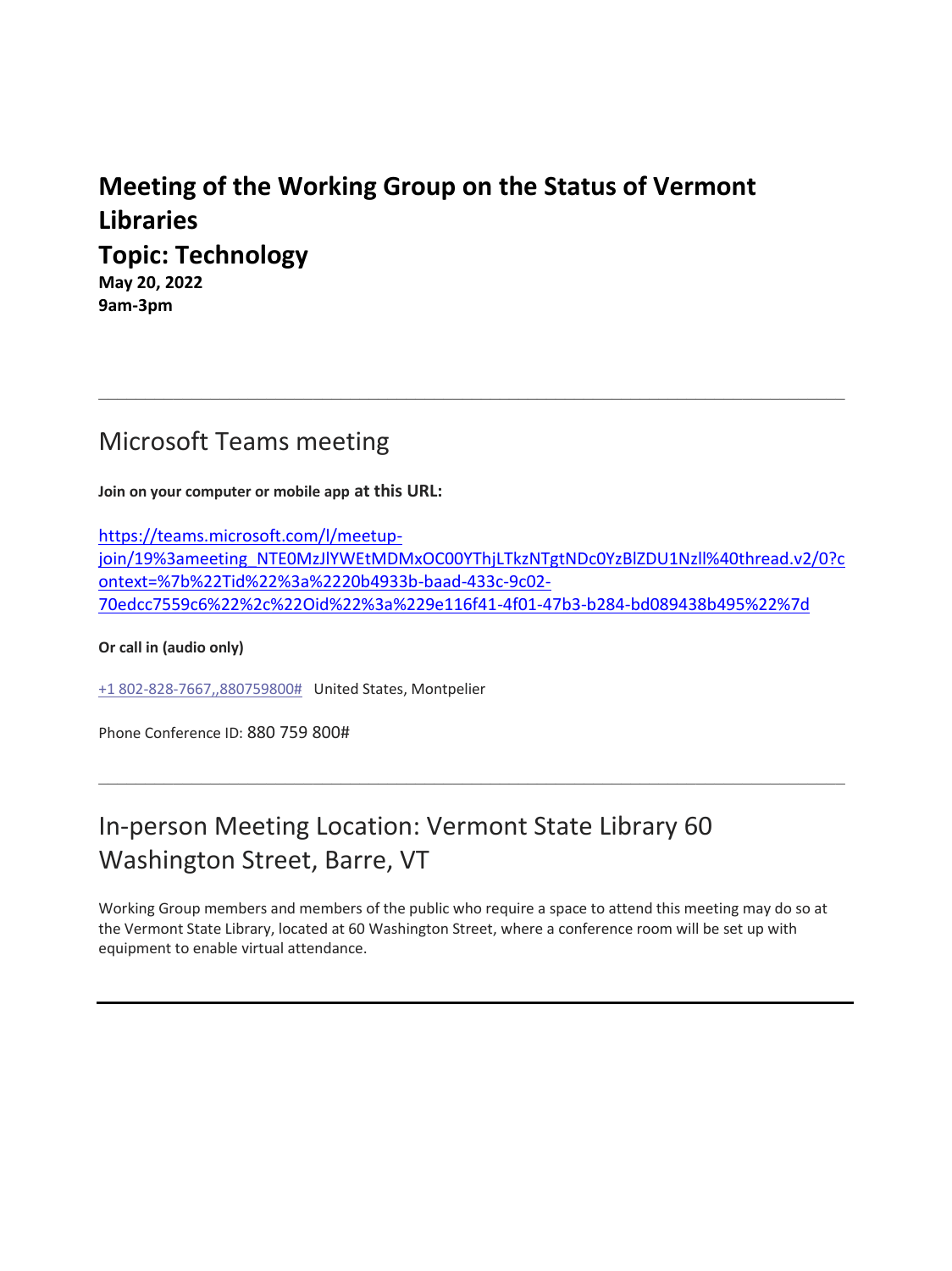### **Agenda**

**I. Call to Order (9:00am-9:15am)** 

**II. Changes to the Agenda (9:15am-9:20am)** 

#### **III. Public Comment (9:20am-9:30am)**

#### **IV. Approval of Minutes & Housekeeping (9:30am-10:00am)**

- November 12, 2021 (draft located here: https://libraries.vermont.gov/sites/libraries/files/InitiativesProjects/LibraryWorkingGroup/Wor king%20Group%202021\_11\_21\_Minutes.pdf )
- January 14, 2022 (draft located here: https://libraries.vermont.gov/sites/libraries/files/InitiativesProjects/LibraryWorkingGroup/Wor king%20Group%202022\_01\_14\_Minutes\_v4.docx )
- March 25, 2022 (draft located here: https://libraries.vermont.gov/sites/libraries/files/InitiativesProjects/LibraryWorkingGroup/Wor kingGroup\_2022\_03\_25\_Minutes\_v2.pdf )
- Open Meeting Information **Supporting Document: A Guide to Open Meetings** https://outside.vermont.gov/dept/sos/Municipal%20Division/a-guide-to-open-meetings-january-2019.pdf

### **V. Establishment of Regular Meeting Schedule (10:00am-10:15am)**

**Supporting Documents:** 

- **Proposed Meeting Schedule of Working Group on the Status of Vermont Libraries**
- **Draft Resolution 0001 Establish Regular Meeting Schedule of Working Group on the Status of Vermont Libraries**

**Action:** Vote to establish a regularly recurring meeting schedule for the working group through November 2023

#### **VI. Committee Finances (10:15am-10:30am)**

• State Process for Reimbursement of Committee Members **Supporting Document: State of Vermont Personal Expense Claim**

#### **VII. Report from Department of Libraries Staff on Subject (10:30am-10:45am)**

- **Guest: Josh Muse**, Vermont Department of Libraries Library Consultant IT
- Data Department of Libraries collects
- Information on topic regionally and national level
- Q&A from the Working Group with the subject matter expert